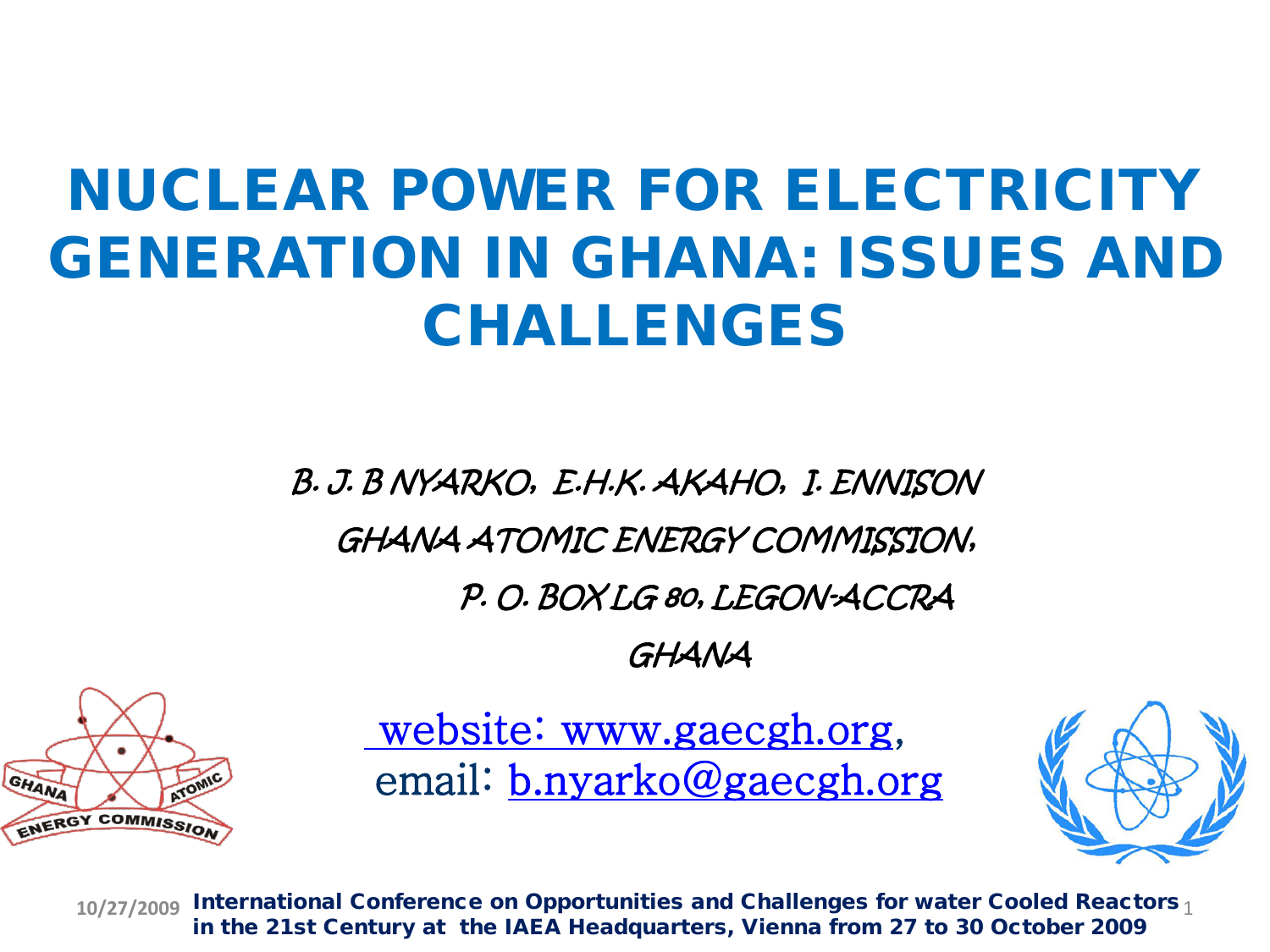## PRESENTATION OUTLINE

- $\triangleright$  Introduction
- $\triangleright$  Historical Perspective
- $\triangleright$  Electricity Supply Options in Ghana
- $\triangleright$  Comparative Cost of possible Power Generation Sources in Ghana
- $\triangleright$  Key Issues and Challenges
	- $\triangleright$  National Position
	- Human Resource Development
	- Other Issues and Challenges

#### $\triangleright$  Conclusion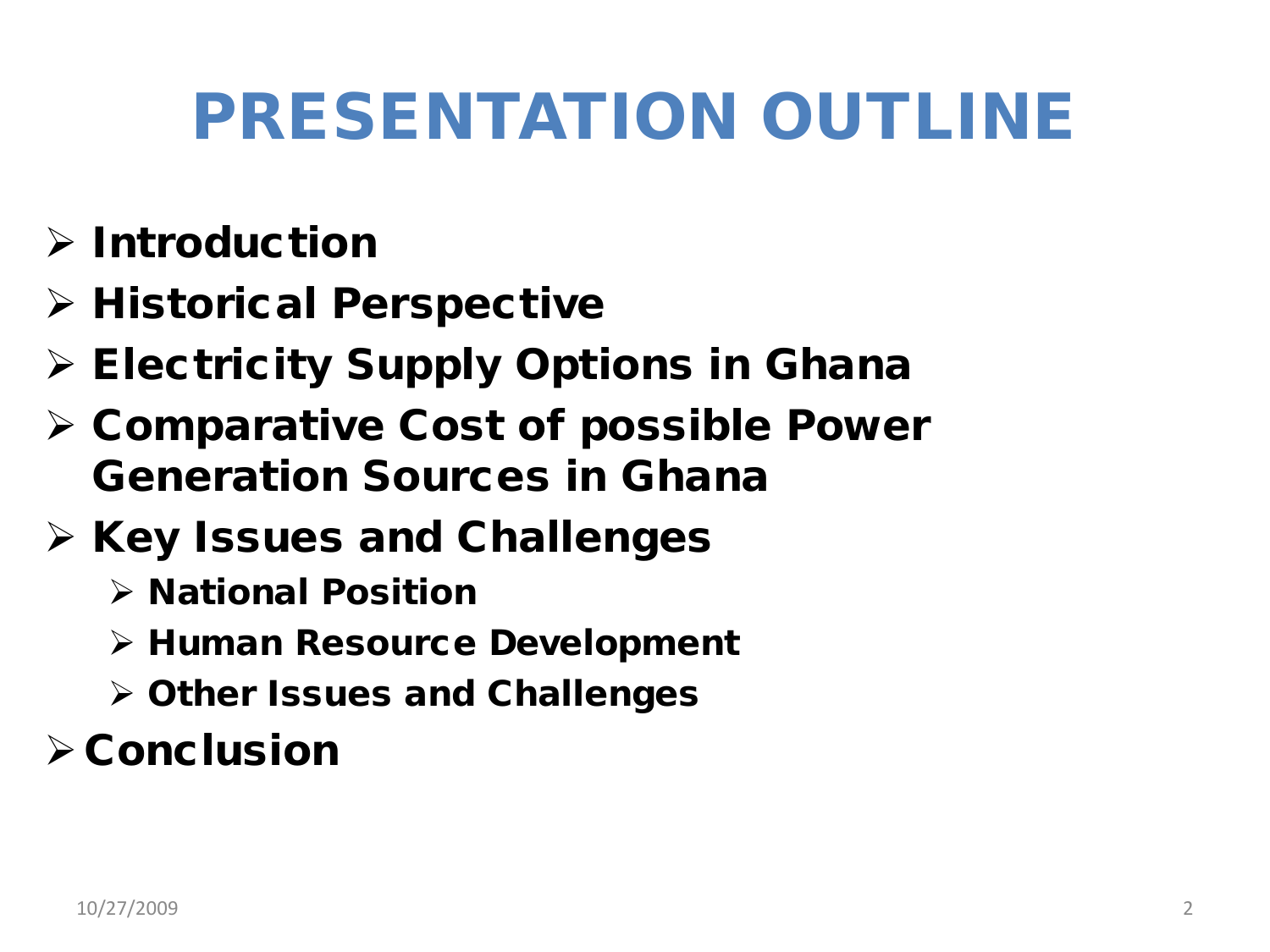### NTRODUCTION

- Ghana's Growth and Poverty Reduction Strategy (GPRS) is focus on the transformation of the Ghanaian economy from its current low income status into a middle income with a per capita income of about US\$ 1,000 by 2015.
- This requires cost competitive, environmentally friendly and reliable source of grid electricity.
- Energy consumption in Ghana (2005) was made up of wood fuel (60%), electricity (7%) and petroleum fuel (33%).
- Should the GPRS targets be realised, demand for energy is expected to rise steadily.  $10^{1/27/209}$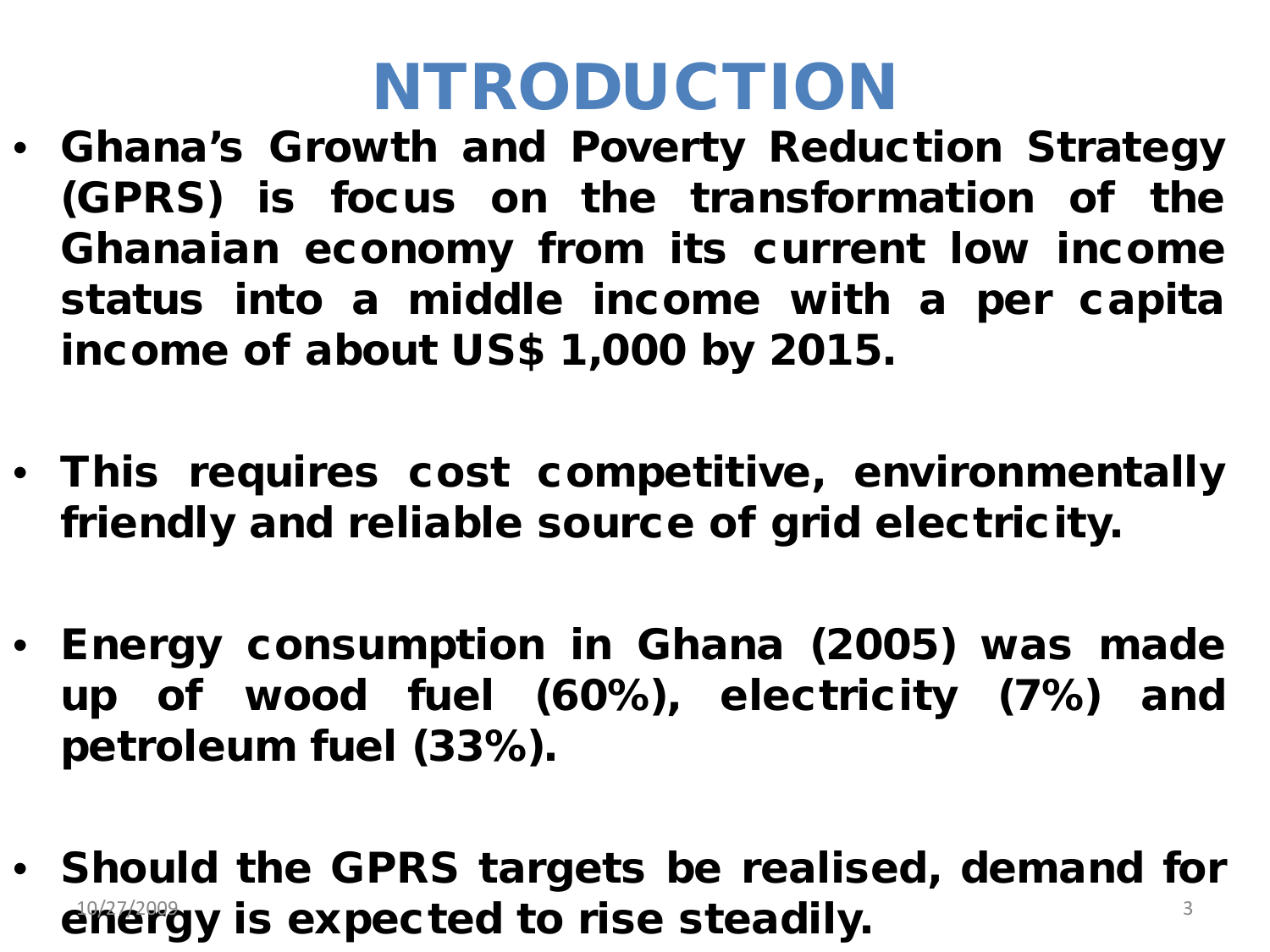- Fuel including coal for thermal power generation in Ghana has climate change implications and Ghana has no coal reserves.
- The single source of natural gas supply through the West African Gas Pipeline (WAGP) is not reliable since the source and the pipeline system have suffered disruptions in the immediate past either through marine accidents or sabotage
- In the midst of these uncertainties, nuclear power could provide at least 10 % of the installed capacity by 2020.
- The electricity supply options available to the country and the nuclear power option are the main issues confronting the nation in the energy sector.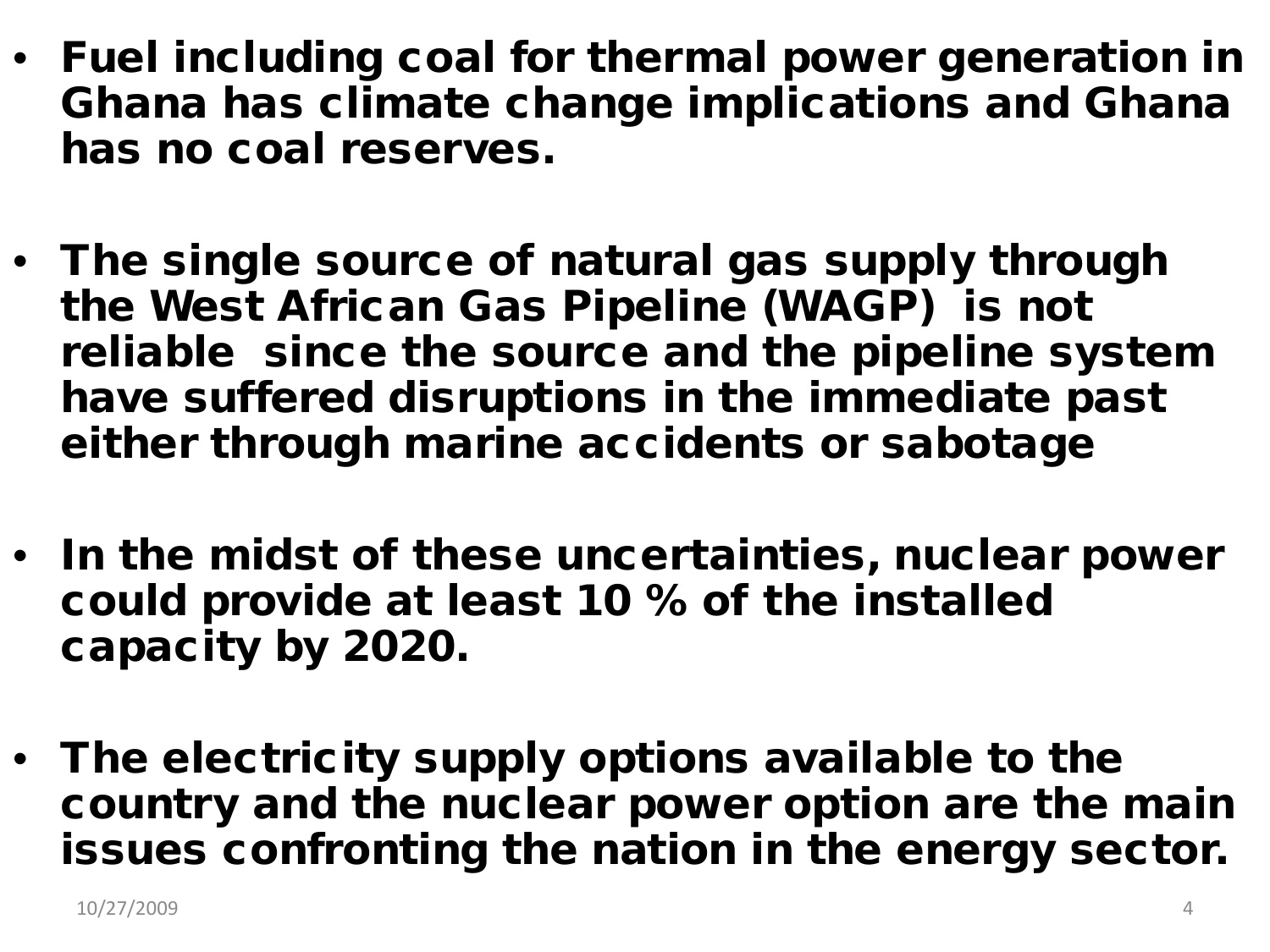### Historical Perspective

- In 1961, the government of the 1st Republic of Ghana initiated the Kwabenya Nuclear Reactor Project (KNPP)
- A 2 MW Soviet Reactor was to be acquired and used for research, training and production of radioisotopes
- $\triangleright$  The objectives of KNPP initiative of 1961 were to:

#### A.introduce nuclear science and technology into Ghana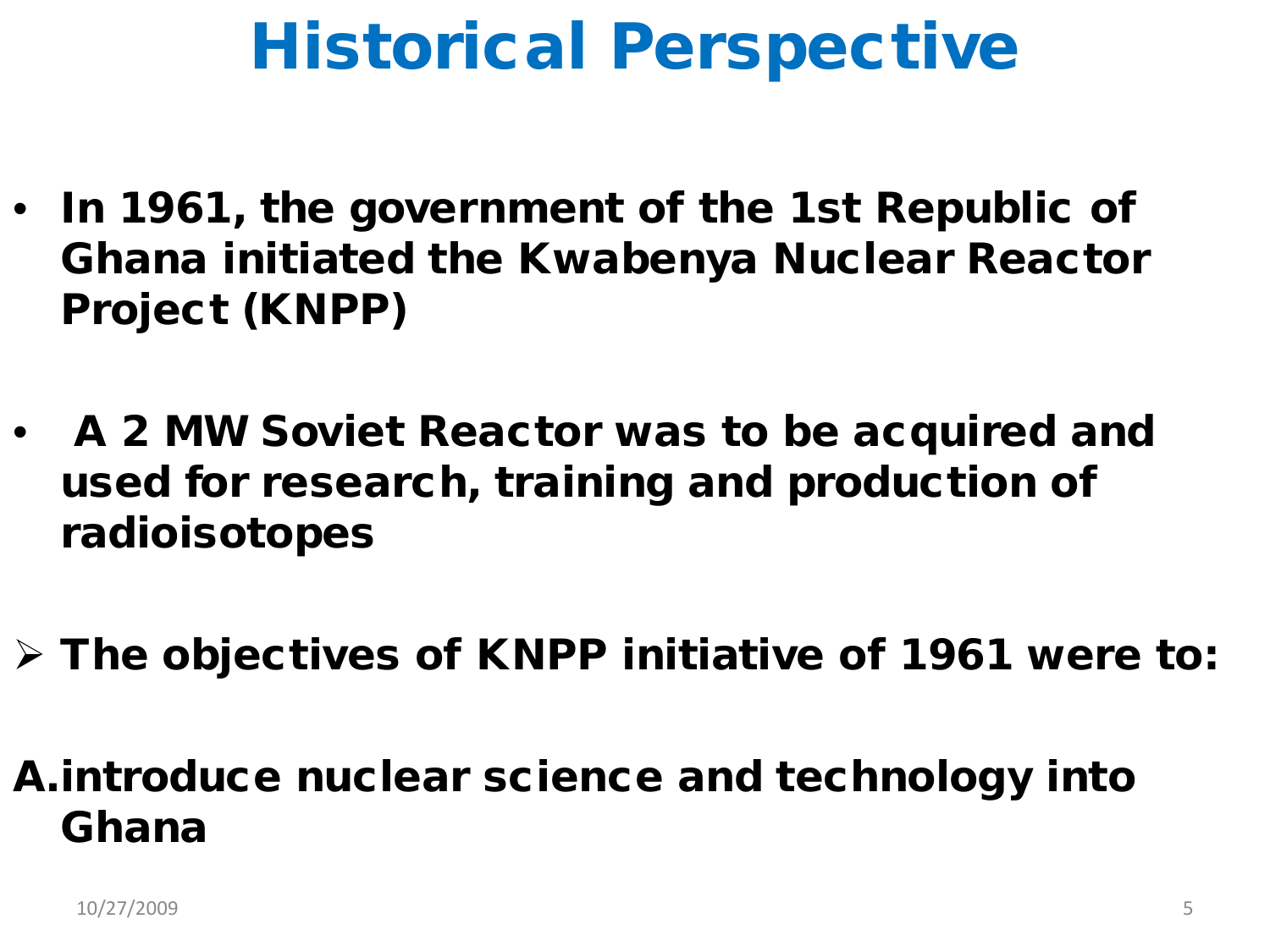- B. develop the infrastructure for nuclear power programme
- C. acquire nuclear technology to provide sufficient electricity for industrialization
- $\triangleright$  The Nuclear Reactor Project was cancelled in 1966 after military coup - John Cockcroft's recommendation 10/27/2009 6

#### **OLD REACTOR BUILDING (1964)**

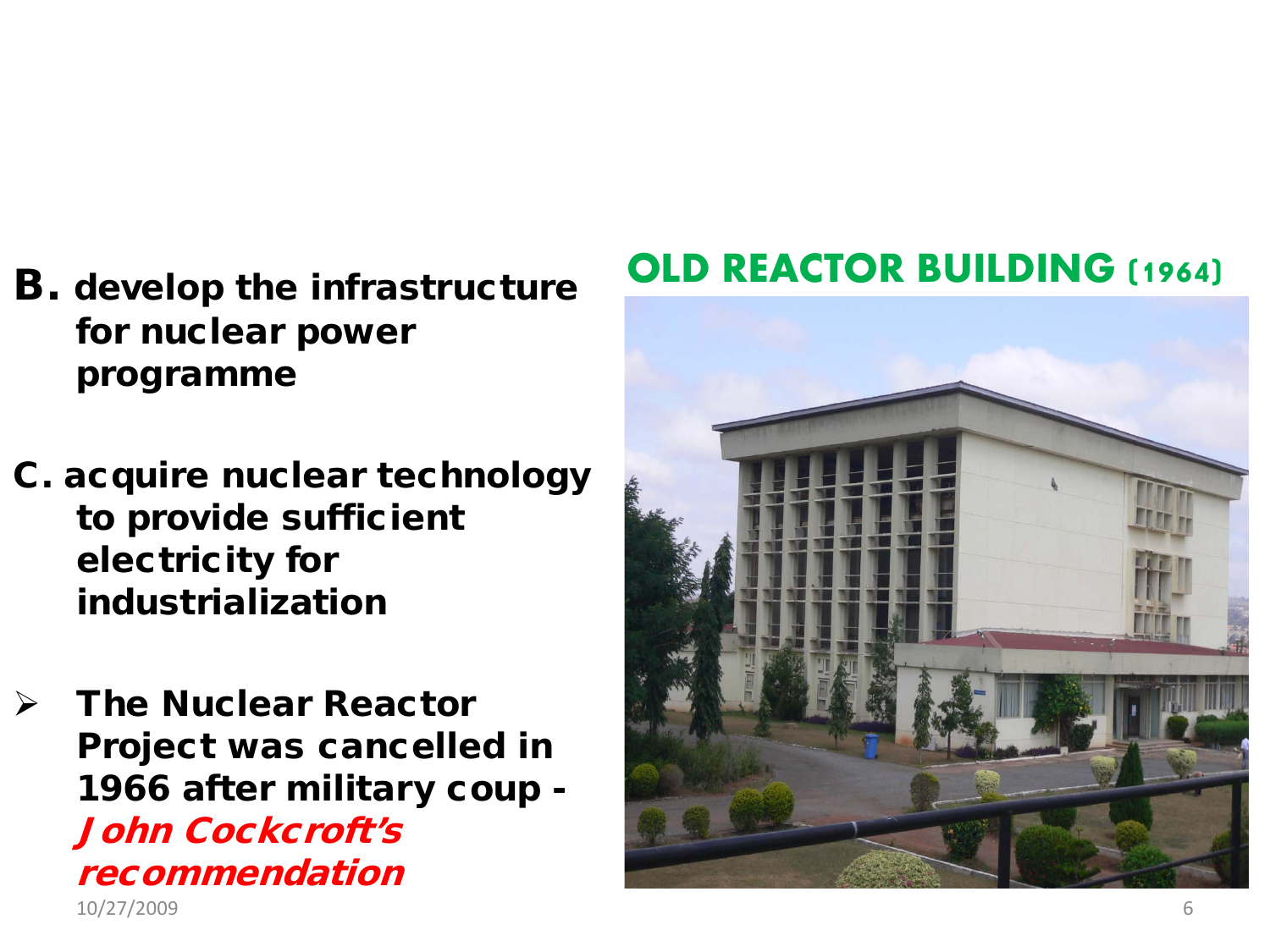- $\triangleright$  The factors that prompted NPP initiative of 2007 are:
- A severe drought in the sub-region between 2003 and 2006 led to about 44% decrease in water inflow into the Volta Lake in 2006
- This situation led to a 30% shortfall in hydropower electricity generation in 2007 compared to 2004

#### **OLD REACTOR COOLING TOWERS**

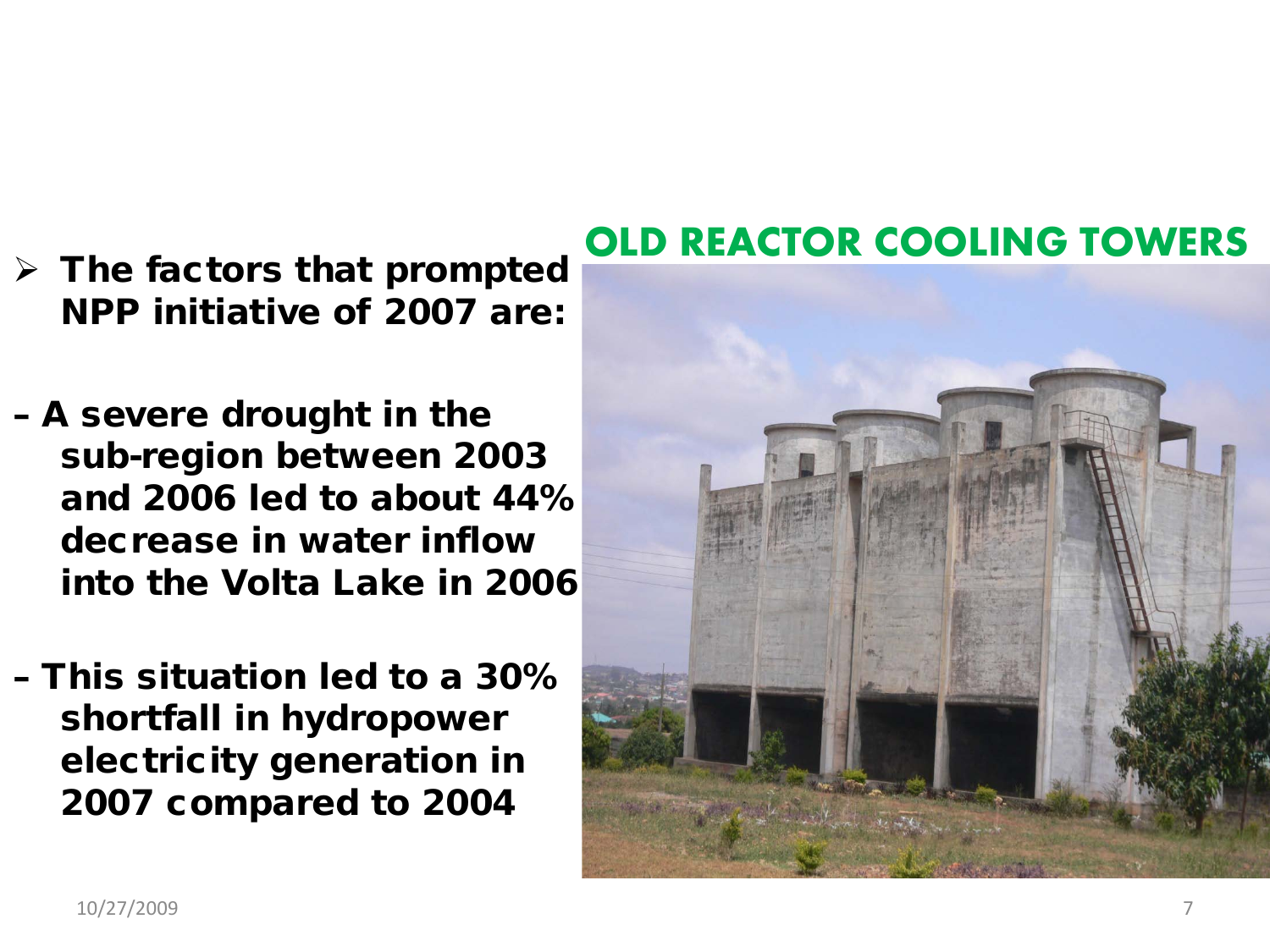- The situation was compounded by 50% decrease in electricity imports from Cote d'Ivoire in 2007 compare to 2004
- In order to address the shortfall in hydropower generation, thermal electricity generation increased by 300% in 2007 compared to 2004 and the electricity demand was curtailed by shedding the electricity load
- The price of Light Crude oil, the fuel for electricity generation increased by 88% in 2007 compared to 2004.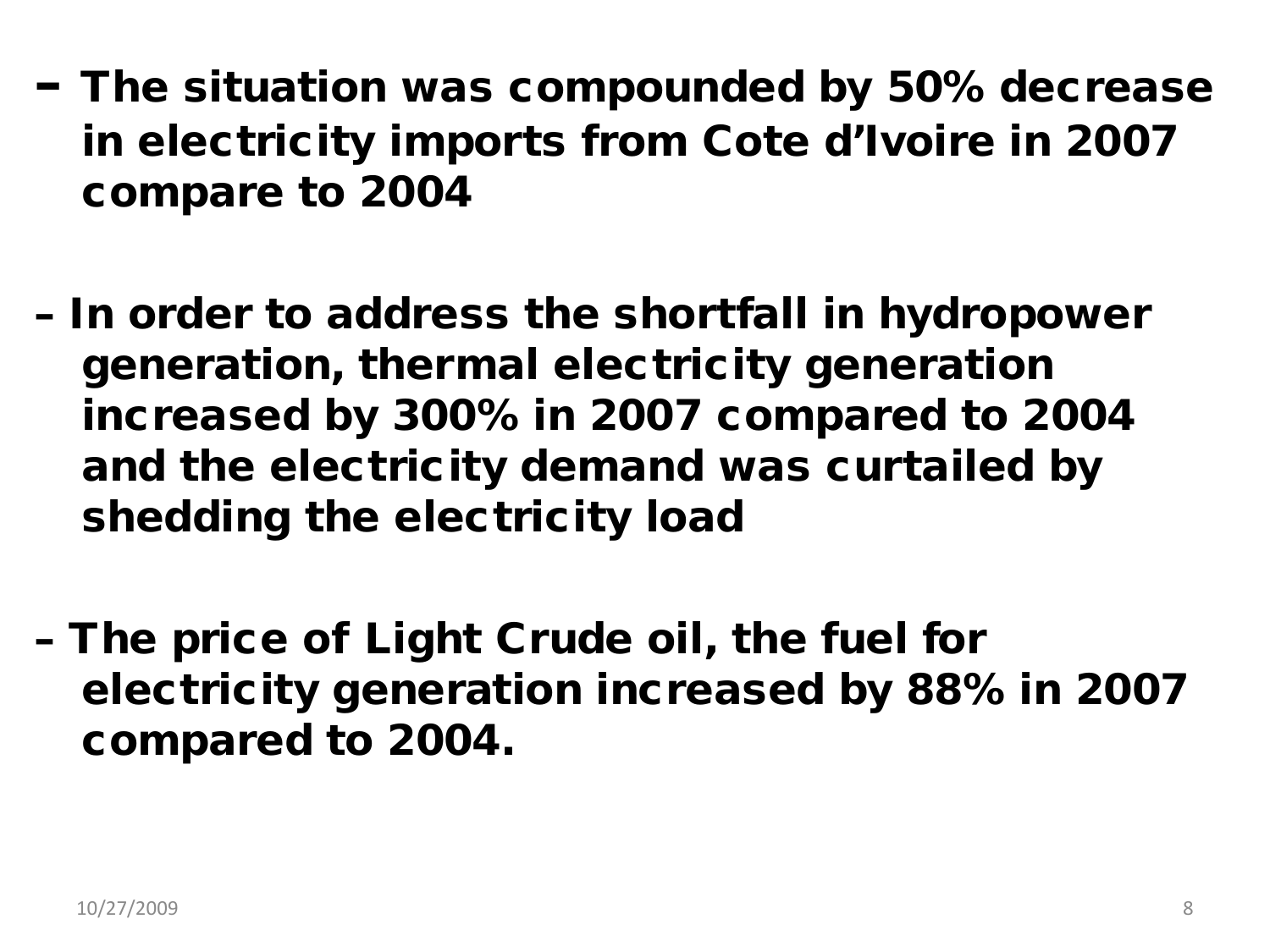- Government's response to 2006/2007 electricity crisis a National distribution exercise to reduce the peak load was established
- $\triangleright$  Presidential Committee was set up in May 2007 to:
- advise government on potential use of nuclear energy
- develop a Roadmap for implementation of a NPP

#### THE 30kW RESEARCH REACTOR

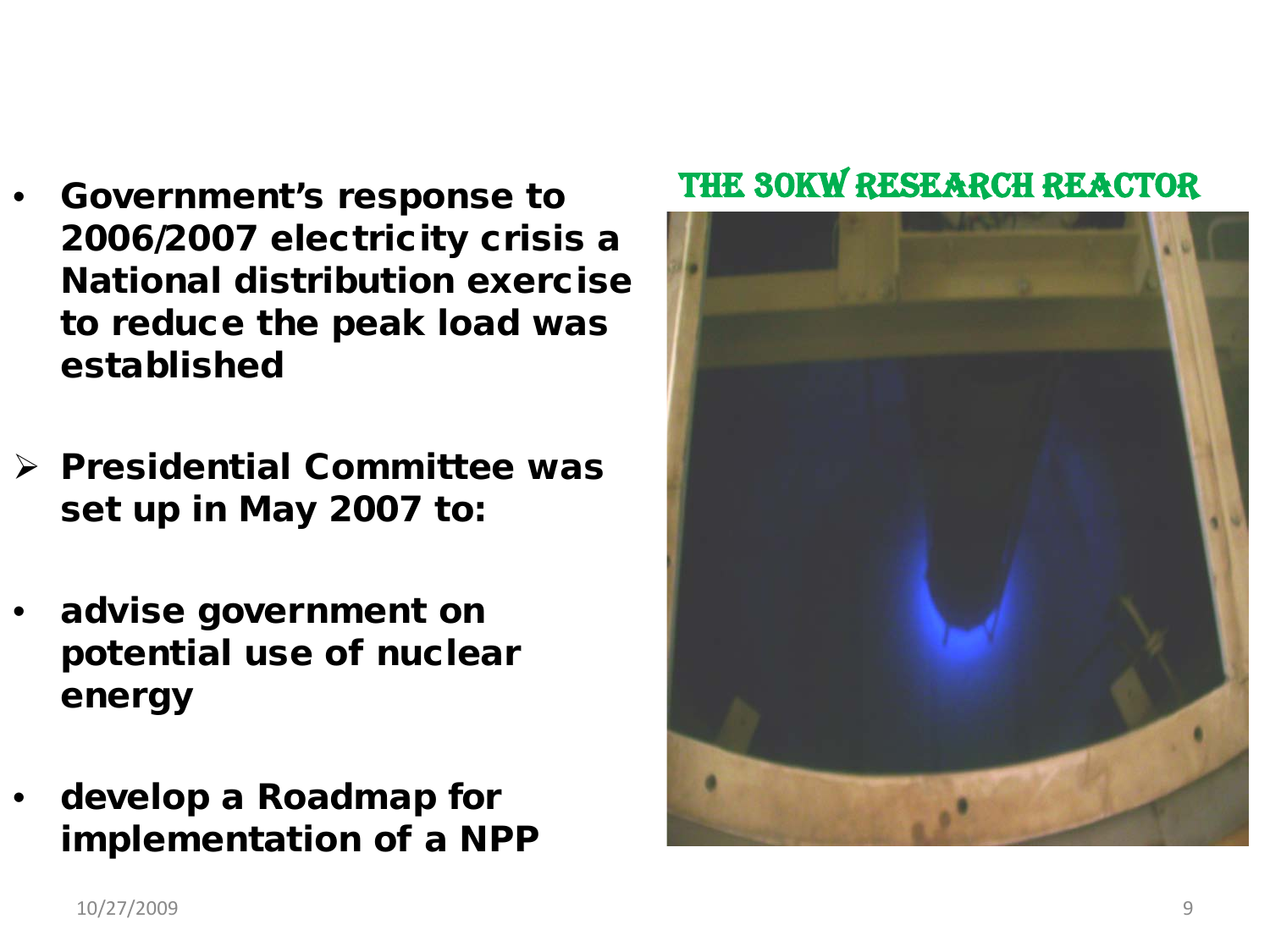- Presidential Committee's recommendations:
- Nuclear can provide cost competitive electricity
- A Roadmap was developed for 400 MW NPP to be installed by 2018
- A cabinet decision was taken towards the end of 2008 to proceed with implementation of the recommendations of the Roadmap
- Implementation of the recommendation of the Roadmap was however stalled due to change of government at the end of 2008 10/27/2009 10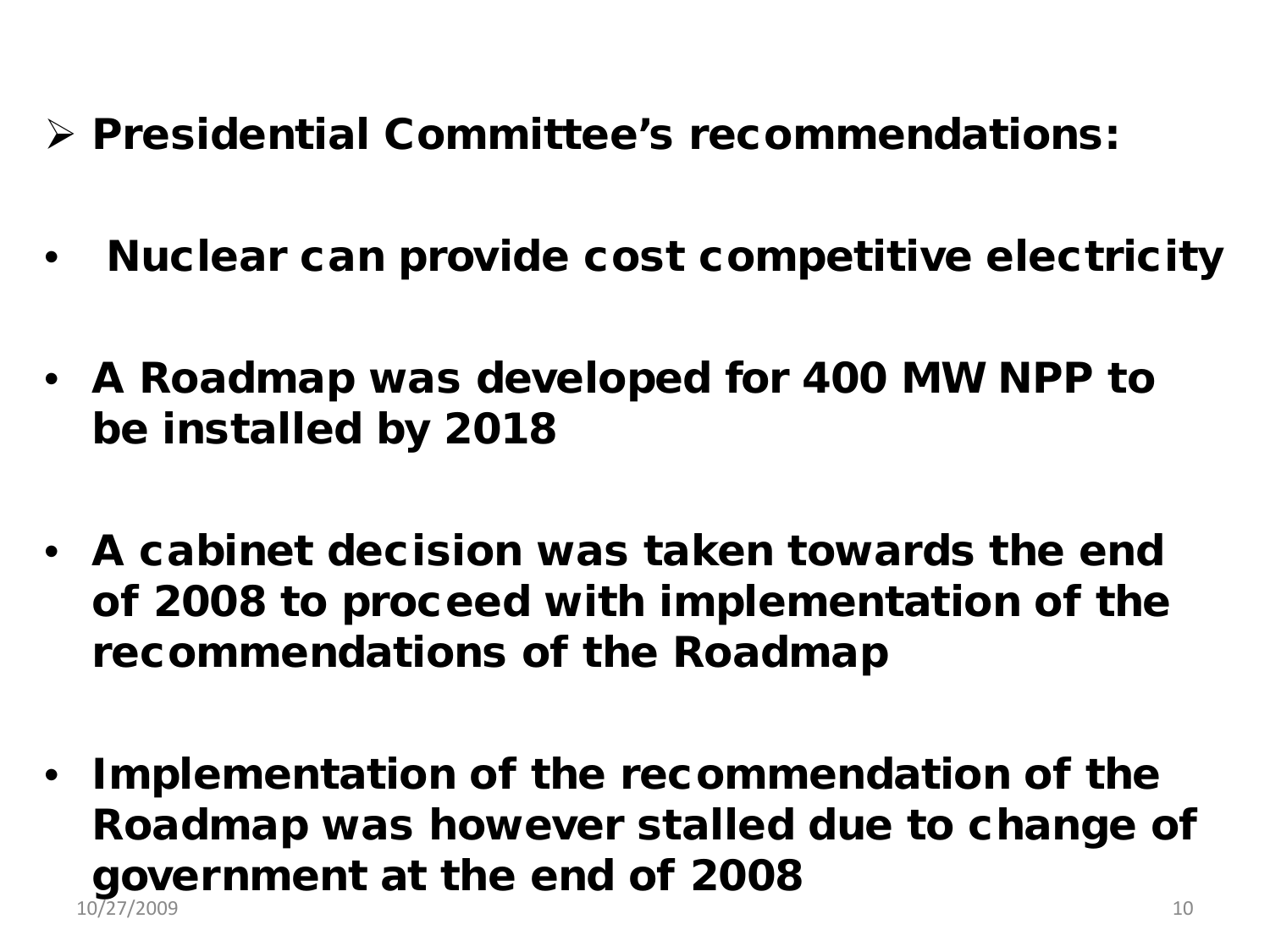## ELECTRICITY SUPPLY OPTIONS IN GHANA

- Ghana's peak demand is projected to exceed the generating capacity of 3,000 MW in 2015 with corresponding energy demand estimated at 26,600 GWh and 4,400 MW in 2020 and with 33,000 GWh.
- Development of the Bui dam to form cascade with the Akosombo and Kpong dams will increase capacity to 1,600 MW.
- Medium hydropower projects at Pwalugu on White Volta, Juale on Oti River, Hemang on Pra River and those on Ankobra and Tano can only provide a total of 425 MW.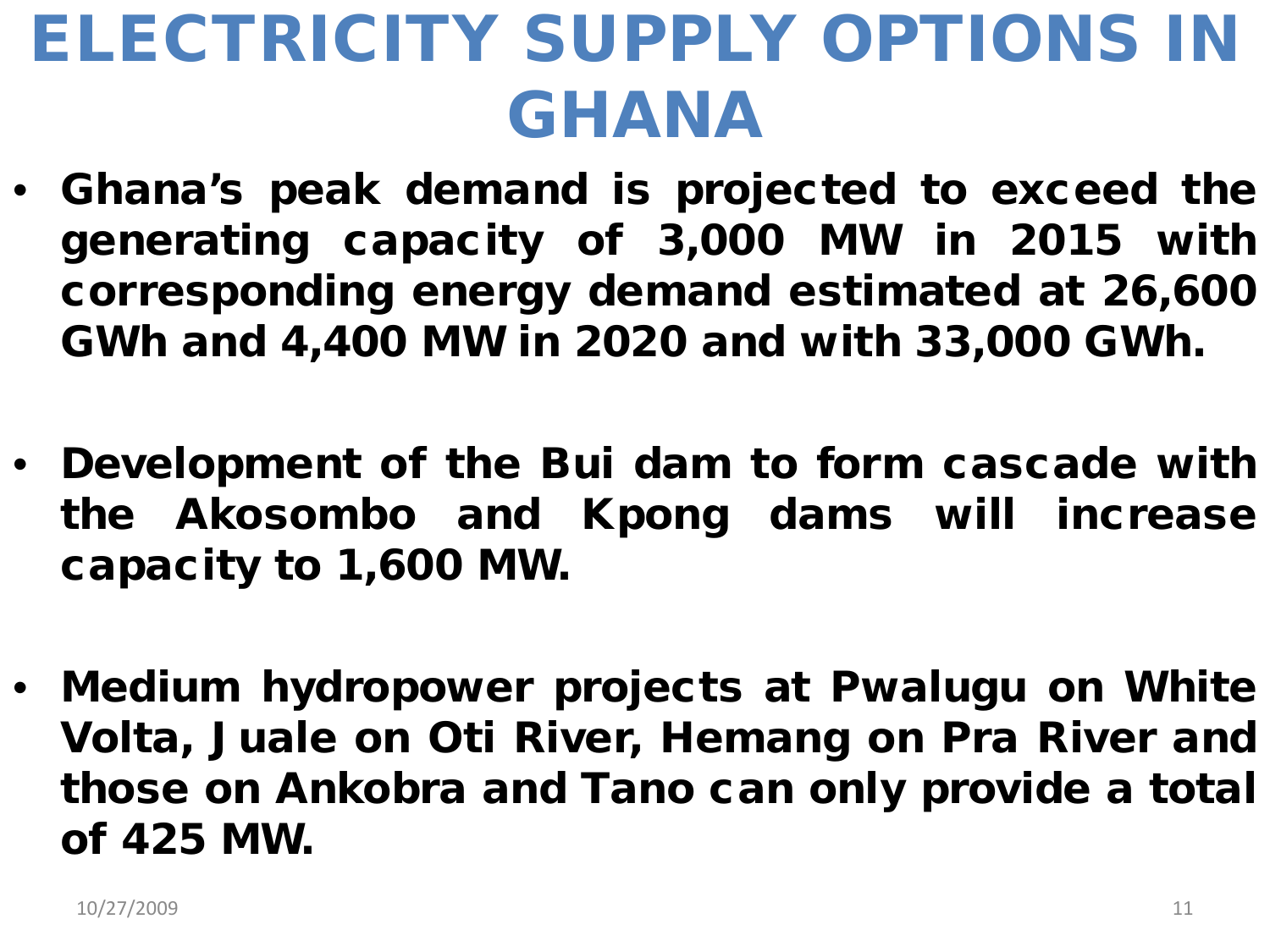Contributions from renewable energy sources such as solar, wind, biomass will produce 380- 500 MW, which cannot exceed 10% of the required total demand.



#### *AKOSOMBO DAM ABOADZE THERMAL PLANTS*

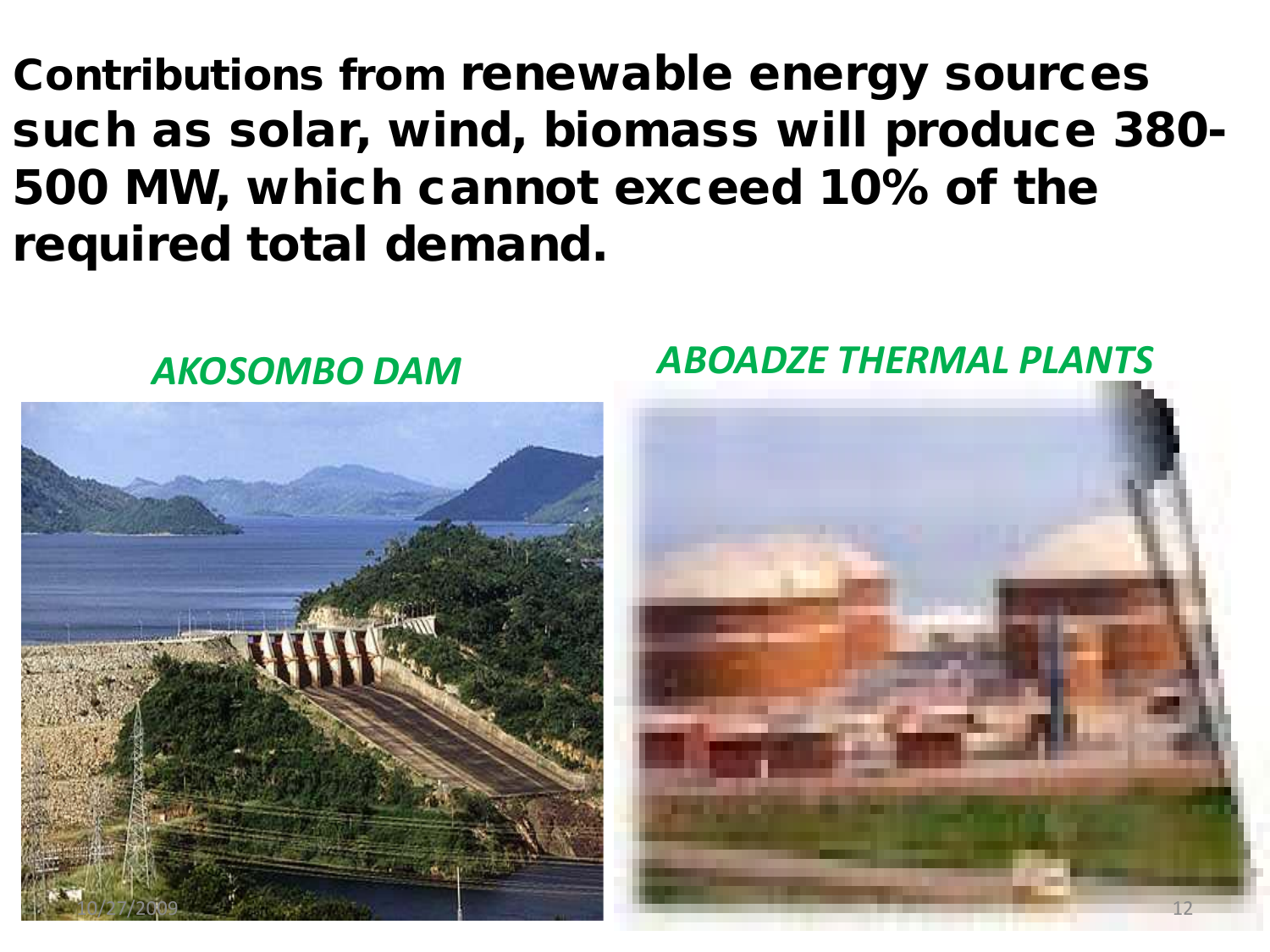#### Comparative cost of Possible Power Generation Sources in Ghana

| <b>TYPE OF POWER</b><br><b>PLANT</b>         |              | <b>CAPACITY</b><br>(MW) | <b>GENERATION</b><br><b>COST</b><br>(CENTS/KWH) |
|----------------------------------------------|--------------|-------------------------|-------------------------------------------------|
| Bui                                          | <b>Hydro</b> | 400                     | 6.9                                             |
| <b>Juale</b>                                 | <b>Hydro</b> | 87                      | 8.1                                             |
| Pwalugu                                      | <b>Hydro</b> | 48                      | 9.3                                             |
| <b>Awisam</b>                                | <b>Hydro</b> | 50                      | 12.6                                            |
| <b>Hemang</b>                                | <b>Hydro</b> | 80                      | 11.4                                            |
| <b>Takoradi Gas</b><br><b>Combined Cycle</b> |              | 300                     | $5.0 - 5.5$                                     |
| <b>AP 600 – Nuclear</b>                      |              | 600                     | $4.0 - 6.0$                                     |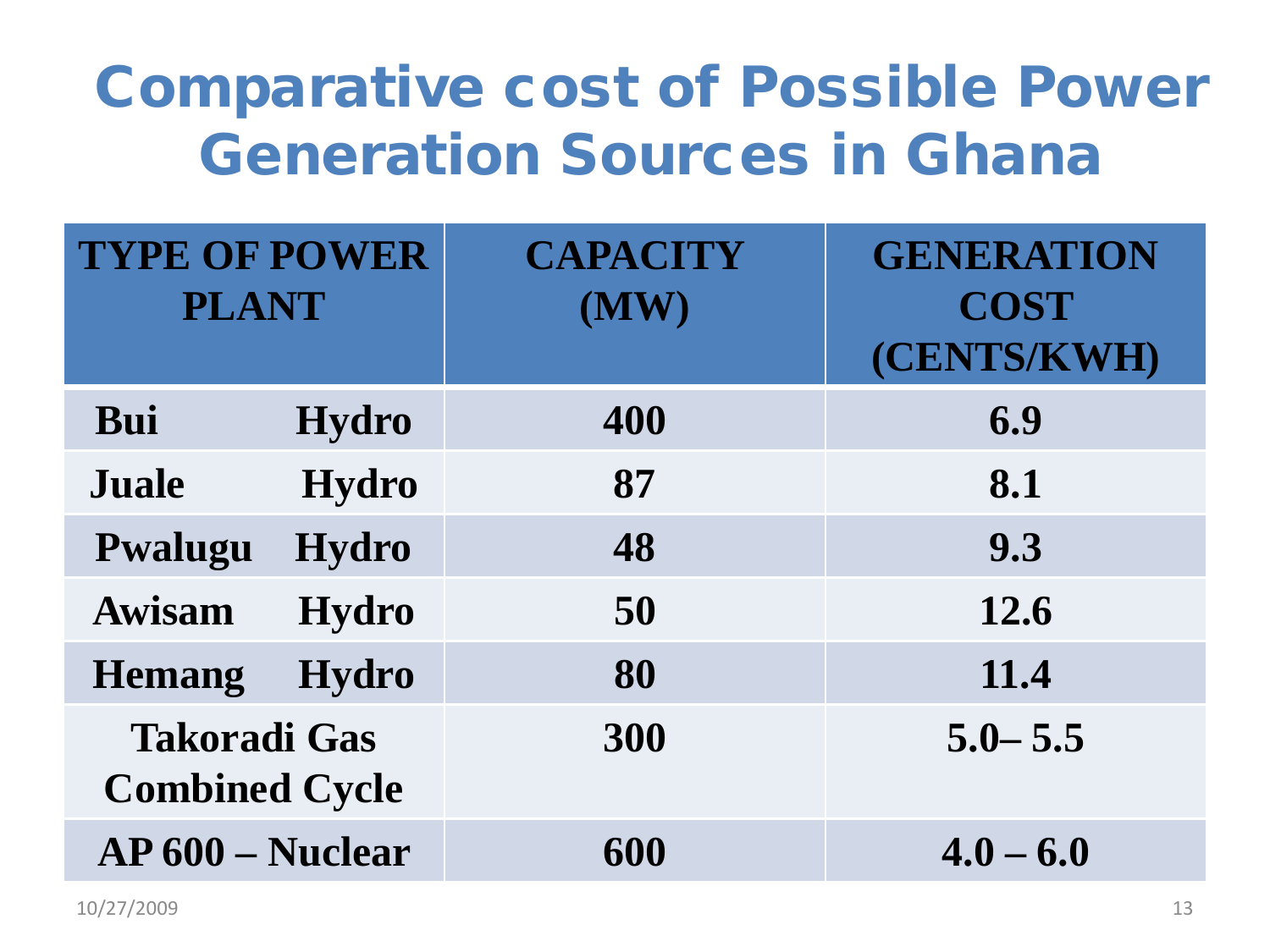## KEY ISSUES AND CHALLENGES

1.National Position 2.Human resource development 3.Management 4.Nuclear Safety 5.Funding and financing 6.Legislative framework 7.Safeguards 8.Regulatory framework 9.Radiation protection 10.Electrical grid 11.Stakeholder involvement 12.Sites and supporting facilities 13.Environmental protection 14.Emergency planning 15.Security and physical protection 16. Nuclear fuel cycle 17.Radioactive waste 18.Industrial involvement  $1\theta_{27}$ *R*<sub>19</sub>. 100 **Procurement** 14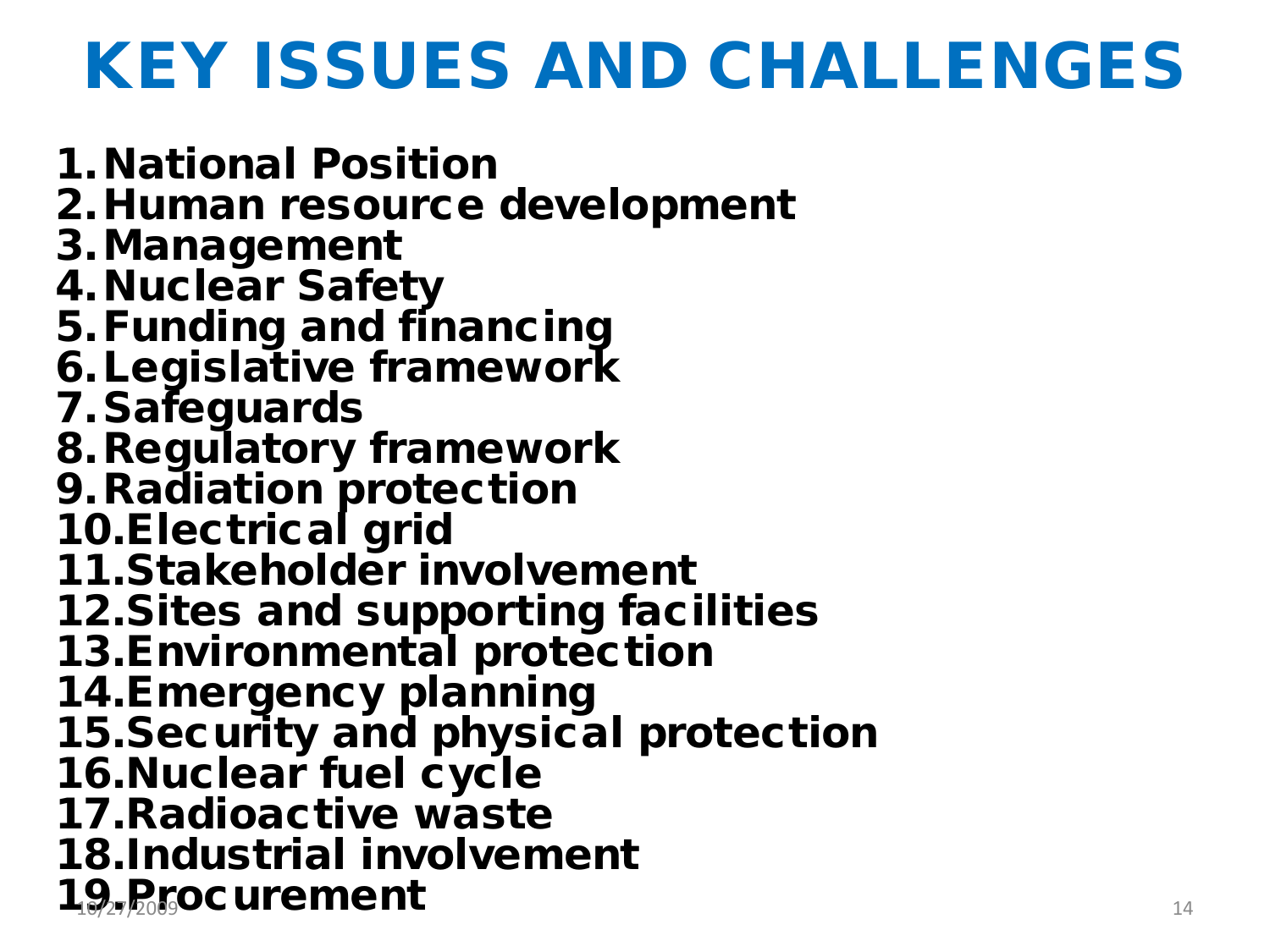## NATIONAL POSITION

- Nuclear Power Planning Committee (NPPC) involving Stakeholder Institutions was established by the President of Ghana in 2008 for the formulation of the Nuclear Power Policy and development of the basic elements of nuclear infrastructure
- $\triangleright$  The Committee made recommendations to the Government on the following
	- Position of nuclear power in the electricity market and generation mix
	- Economics of nuclear power
	- Legal, regulatory and legislative aspects on nuclear power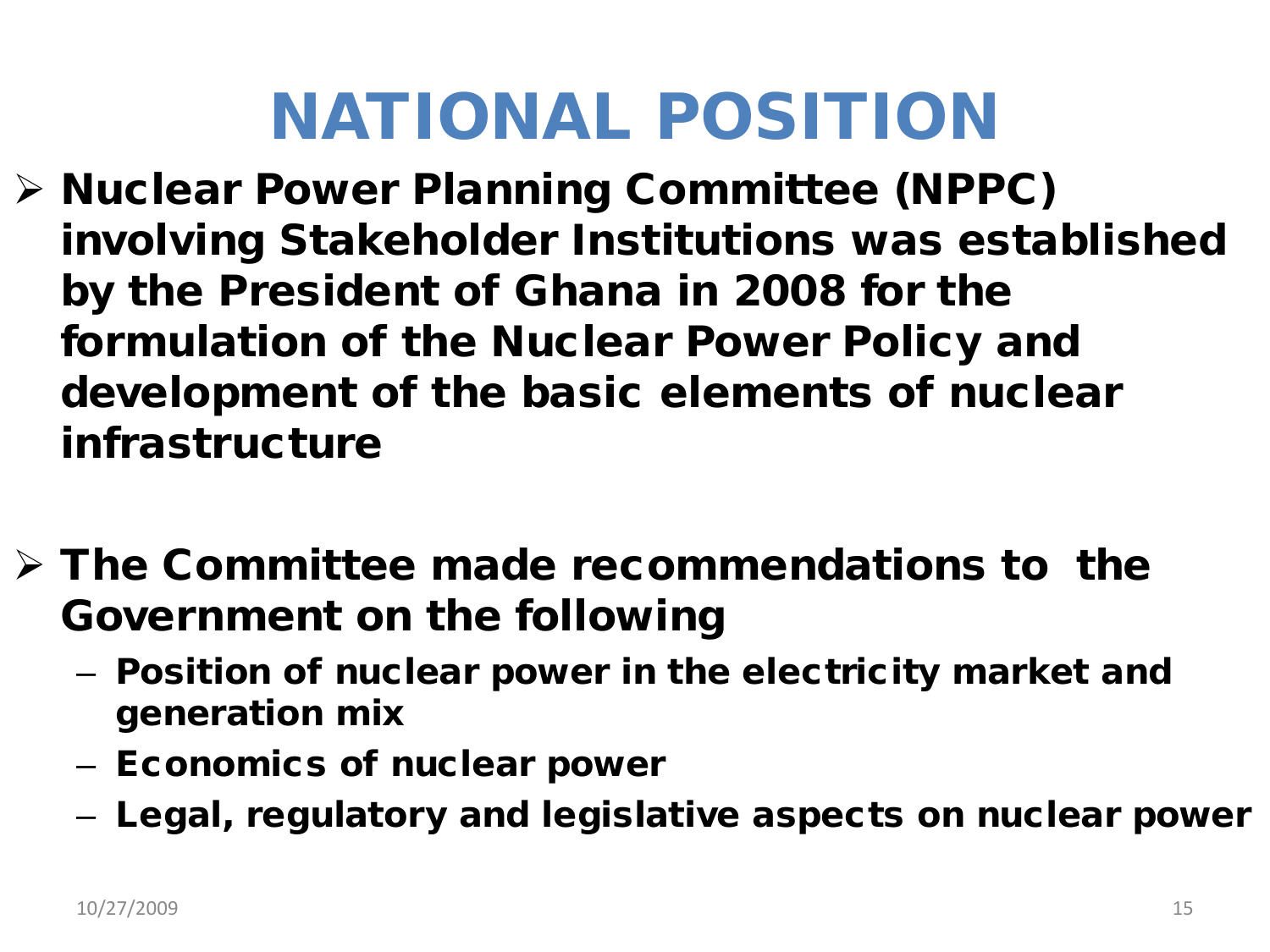#### $\checkmark$  Environmental and siting aspects of nuclear Power

- $\checkmark$  Selection of type of reactor
- $\checkmark$  Nuclear fuel cycle including waste management
- $\checkmark$  Role of government and private sector in the development of the programme
- $\checkmark$  Availability of the industrial base
- $\checkmark$ Human resource needs
- $\checkmark$  Extent of the uranium resources in the country and impact on the fuel policy and
- $\checkmark$  Public acceptance

 $\triangleright$  Based on the report submitted by NPPC, the Government took a Cabinet decision in 2008 to implement a nuclear power programme in Ghana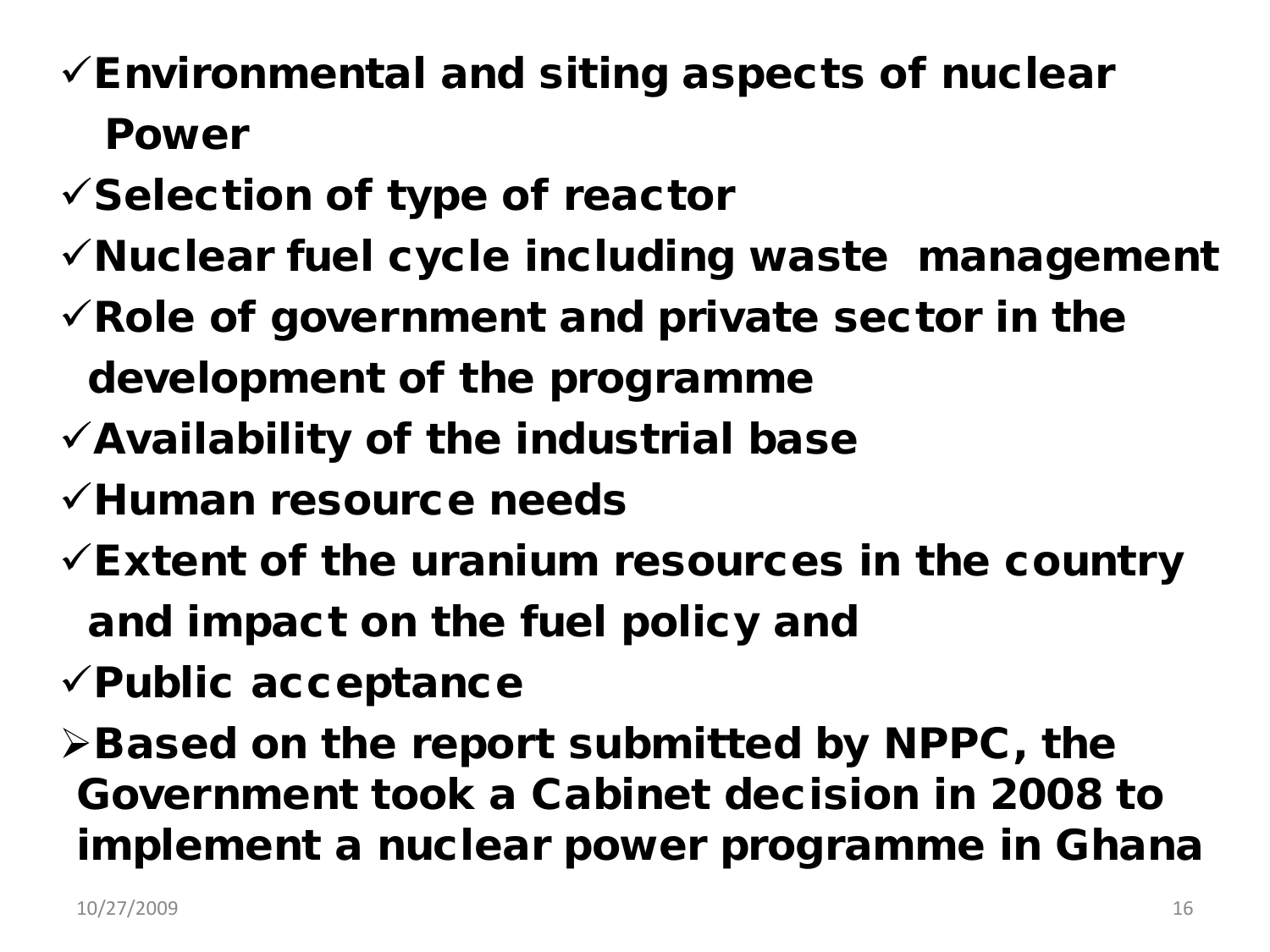#### HUMAN RESOURCE DEVELOPMENT

- The main infrastructure development in place at the moment is human resource capacity building
- **The Training can be** categorized into two main areas:
	- Degree awarding
	- Non Degree awarding

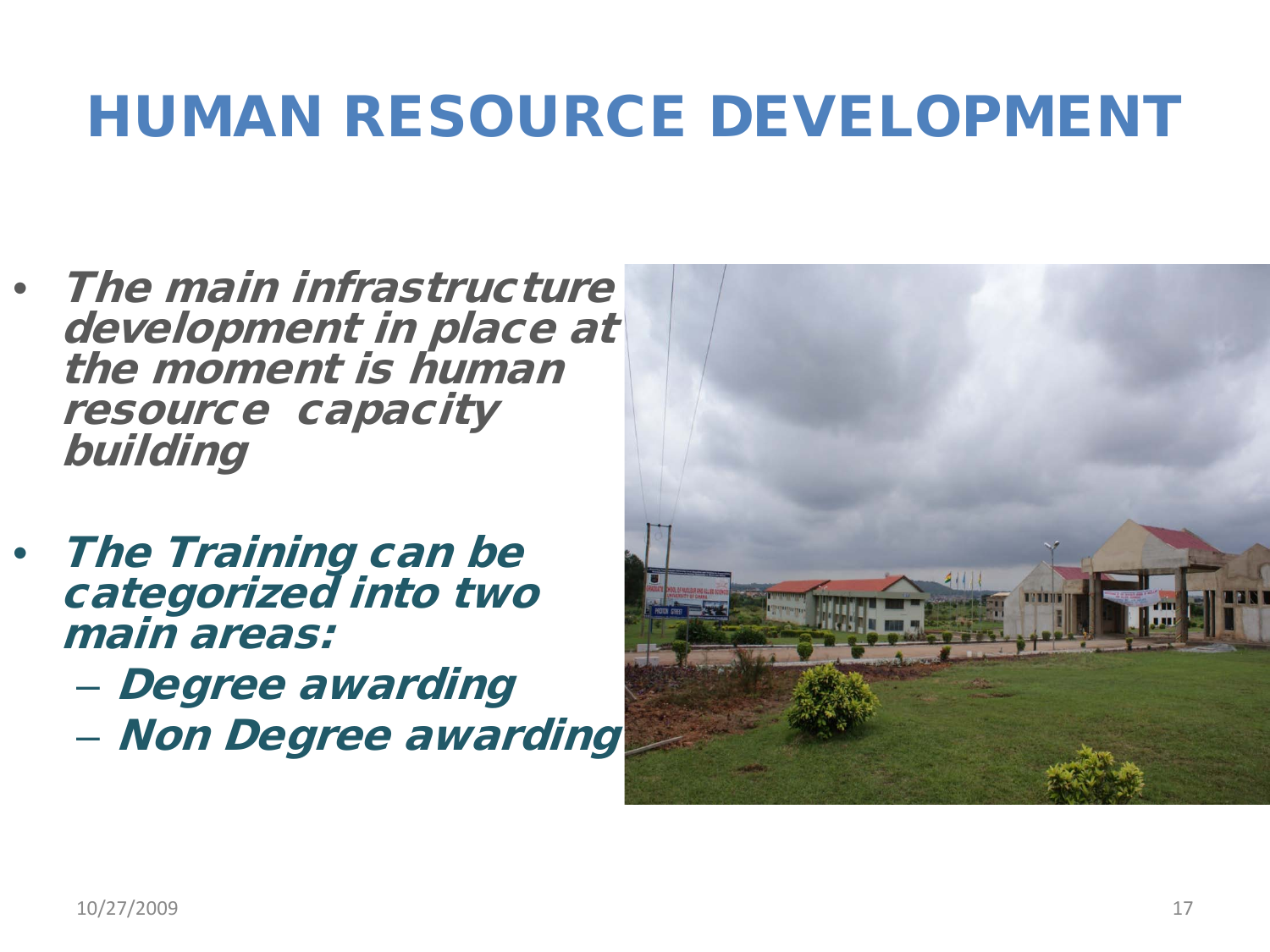### DEGREE PROGRAMMES

- $\triangleright$  The first batch of 37 masters students were admitted in 2006/7 academic year into 6 programmes at the school of Nuclear and Allied Sciences, University of Ghana
- $\triangleright$  The school currently has 5 departments offering 10 accredited programmes

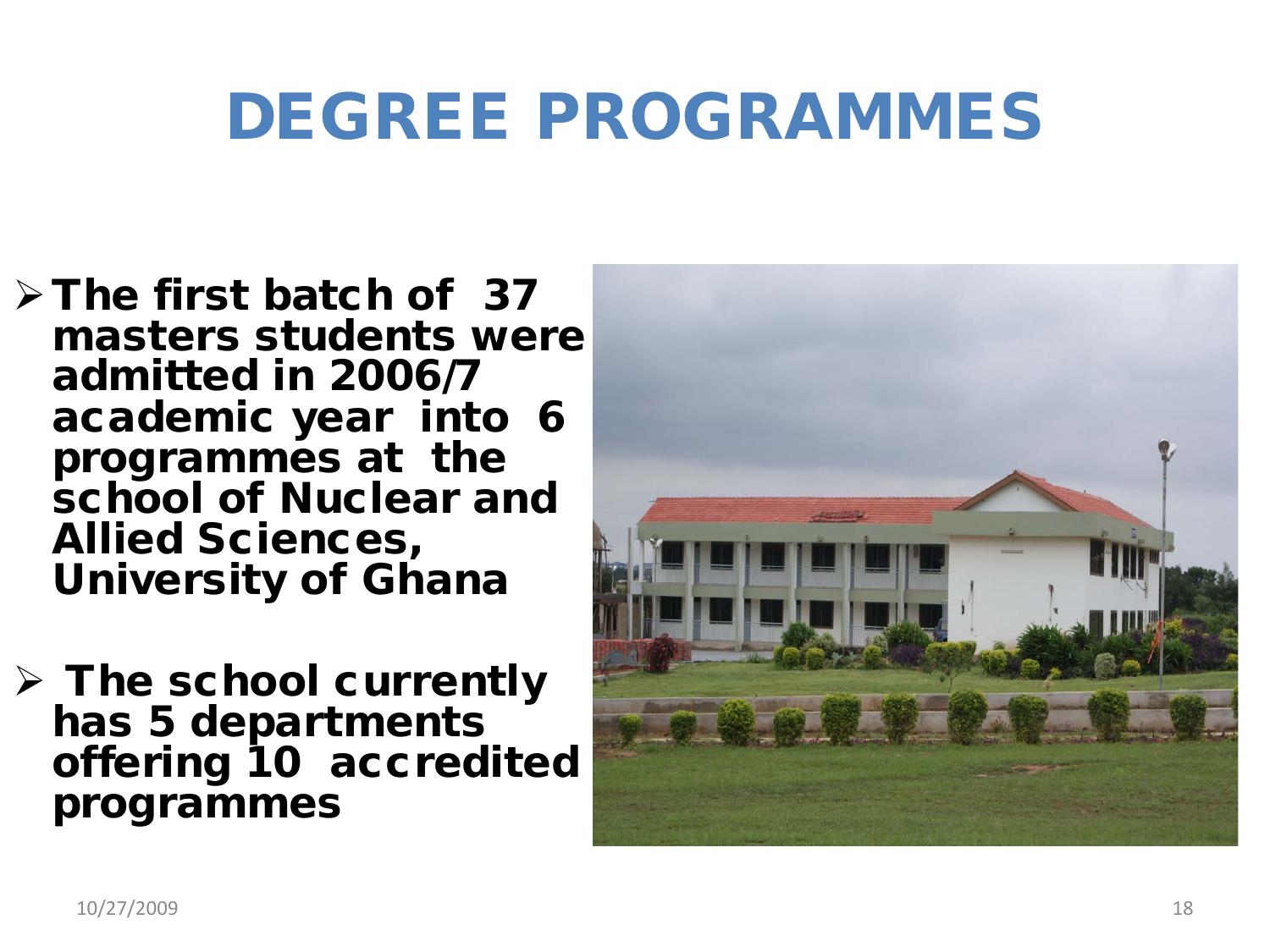#### $\triangleright$  Programmes related to the nuclear power programme are:

- Nuclear Engineering
- Applied Nuclear Physics
- Nuclear and Environmental protection
- Nuclear and Radiochemistry
- Nuclear Security and Safety
- Radiation Protection

#### Some courses in Nuclear Engineering include:

- $\checkmark$  Basic Reactor Physics
- $\checkmark$  Nuclear Fuel Management
	- Control and Instrumentation
	- Thermal-hydraulics
	- Radiation Shielding
	- Two-phase Flows and Heat Transfer
- Reactor Materials and radiation damage
- $10/27/200$  ypes of Reactors *etc*.  $19$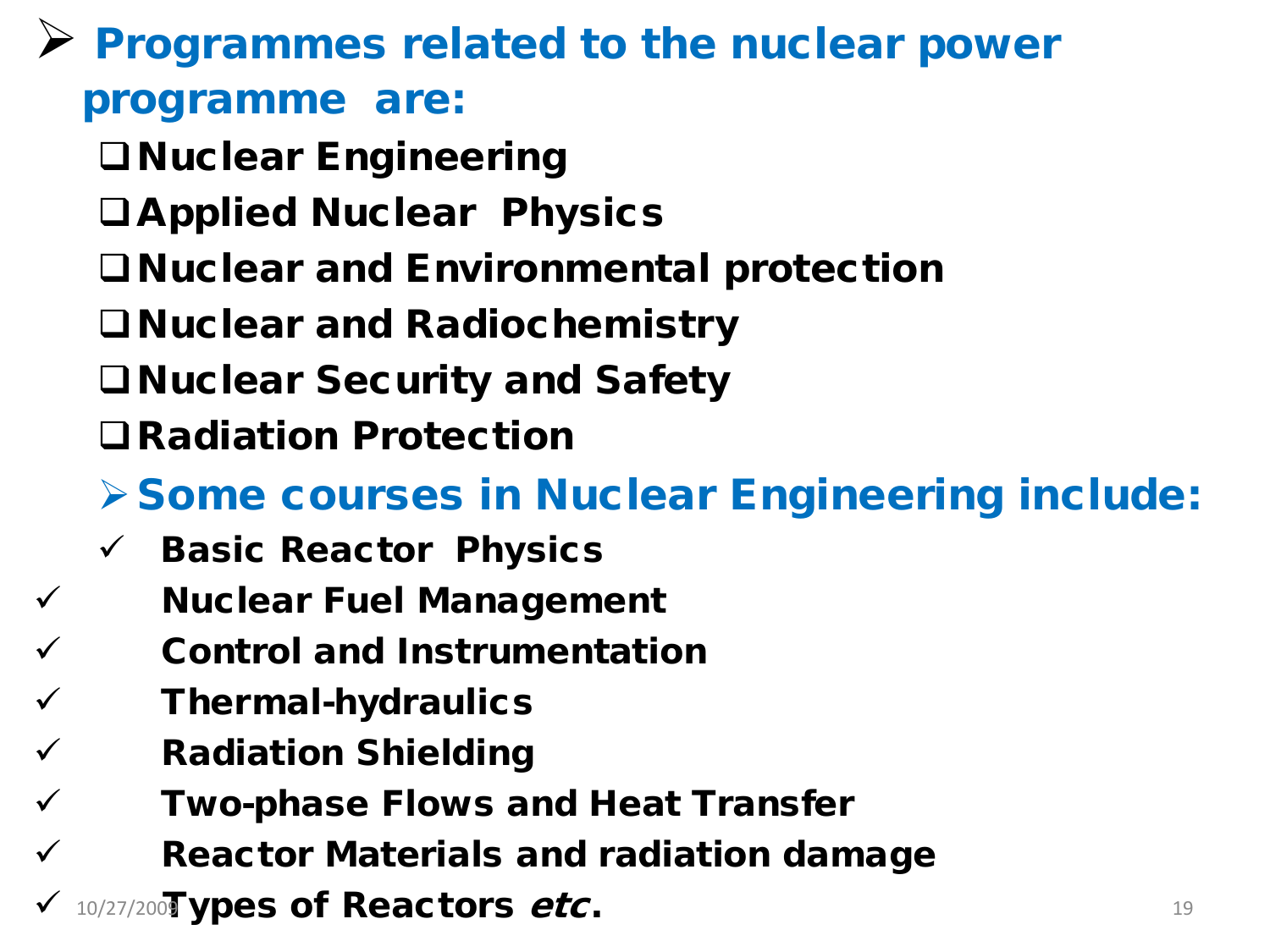## NON DEGREE PROGRAMMES

- Training in Research Reactor Operation, Maintenance, Reactor Physics & Engineering
- IAEA Technical Cooperation Projects (TC)
- 1.Planning for sustainable Energy Development GHA0008
- 2.Human Resource Development and Nuclear Technology Support GHA0009
- 3.Evaluating the Role of Nuclear Power in Future Options for Electricity Generation GHA0010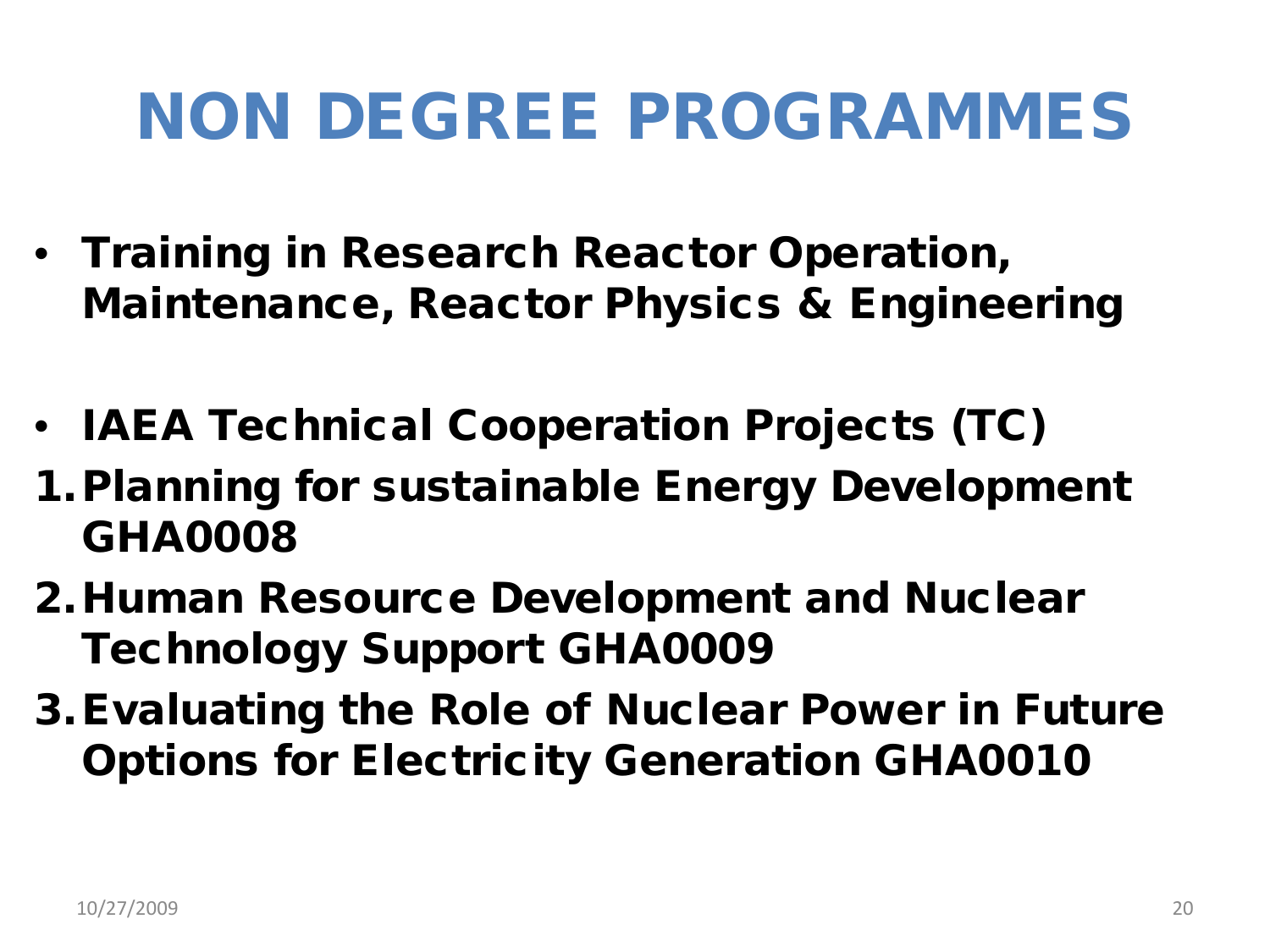- Participation in IAEA Workshops on Nuclear Power, Regulatory Framework, Safety and Security etc.
- Common User Considerations
- Workshops for NPP Newcomers
- Training Courses and Workshops on Simulators
- Research Contracts on Core Conversion and Benchmarking for safety etc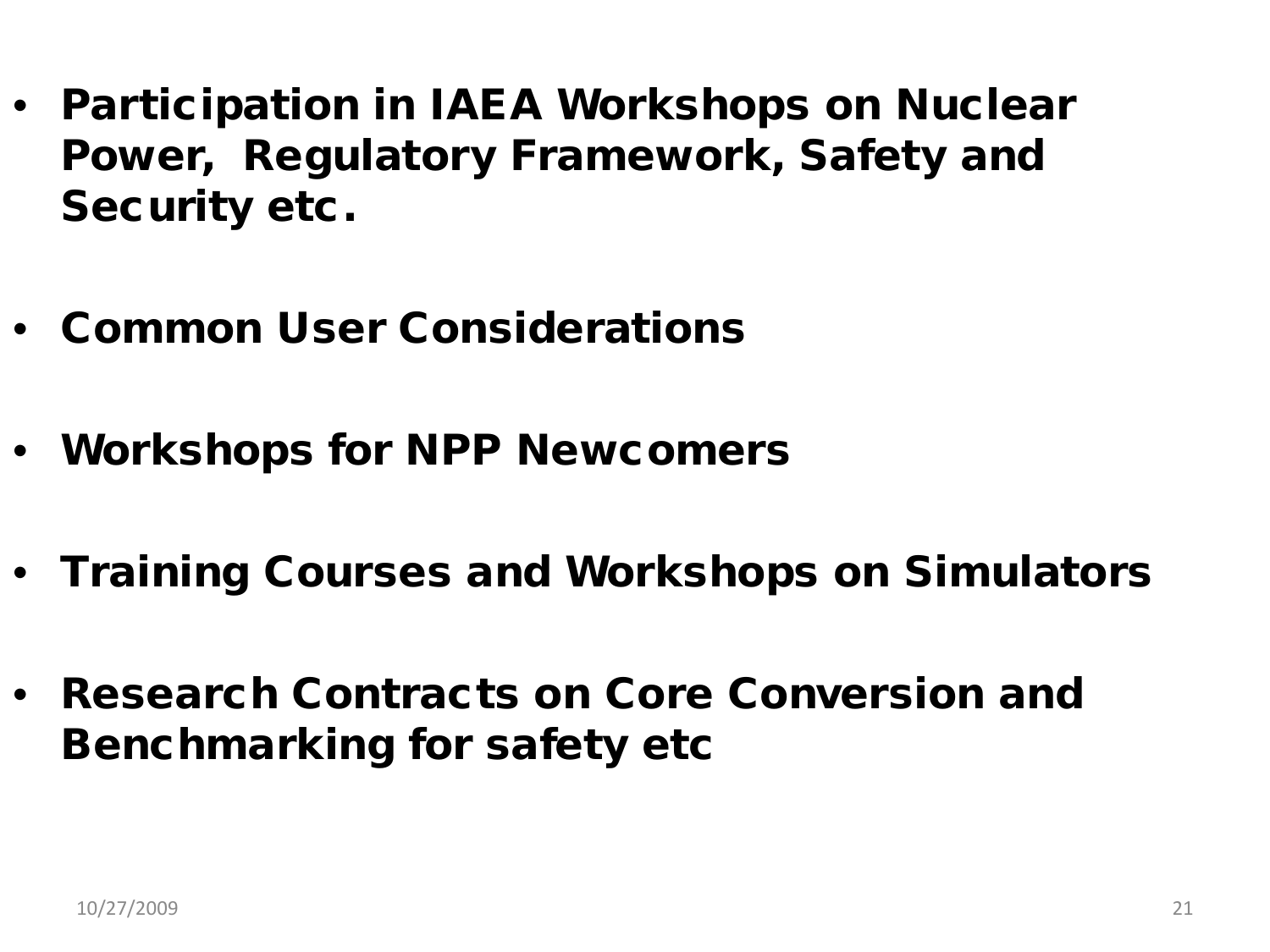### OTHER ISSUES AND CHALLENGES

- $\triangleright$  Nuclear Safety Ghana has experience in operating a research reactor for almost 15 years with good safety record
- $\triangleright$  Funding and financing Financing of 1<sup>st</sup> NPP could by Governments, private or through bilateral negotiation
- $\triangleright$  Legislative framework Conventions and treaties are being processed for parliamentary approval
- $\triangleright$  Safeguards Ghana is signatory to NPT and Additional Protocol
- Regulatory framework Ghana's regulatory body is currently part of the promoting body. A bill has been formulated for parliamentary approval to establish an independent regulatory body 22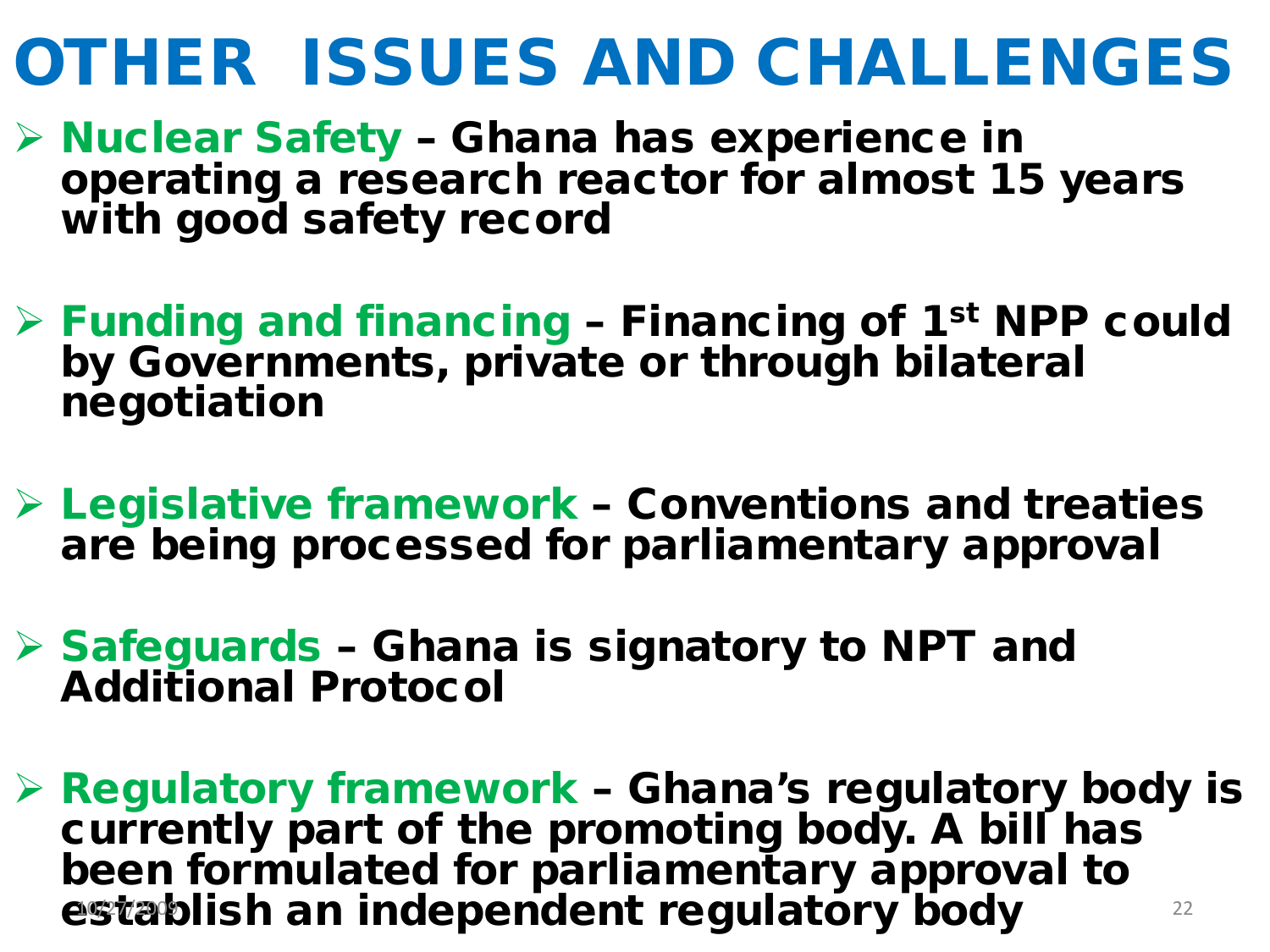- $\triangleright$  Radiation protection Ghana has well established Radiation Protection Infrastructure that can be upgraded to deal with all emerging radiations
- $\triangleright$  Electrical grid Ghana's grid size limits power level to about 1,000 MW
- Stakeholder involvement All Stakeholders in the energy sector are currently involve in the **NPP planning**
- $\triangleright$  Sites and supporting facilities The coastal belt of Ghana being Gulf of Guinea and many river bodies makes Water Cooled NPPs an ideal plant for electricity generation in Ghana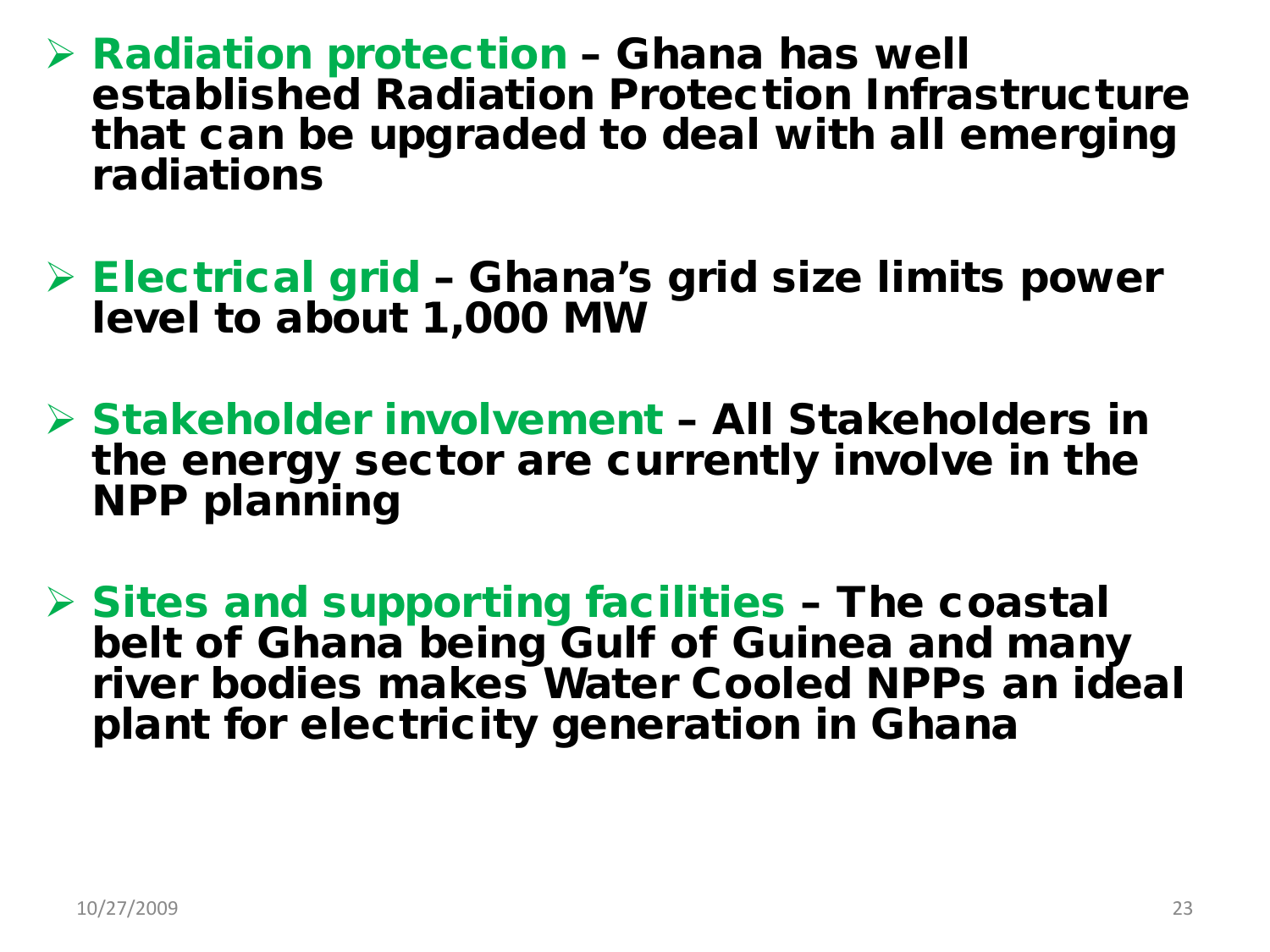## CONCLUSION

- Ghana will require a secure electric power supply to meet expected future demand which is an essential requirement for economic development as envisaged under the government's growth and poverty reduction strategy.
- The existing installed capacity of almost 2000 MW inclusive of the emergency power plants will have to more than double in order to meet the peak power demand in 2020
- But the existing fuel mix for grid power generation in Ghana will not be able to securely meet the future supply requirements for transforming the Ghanaian economy into a middle income status.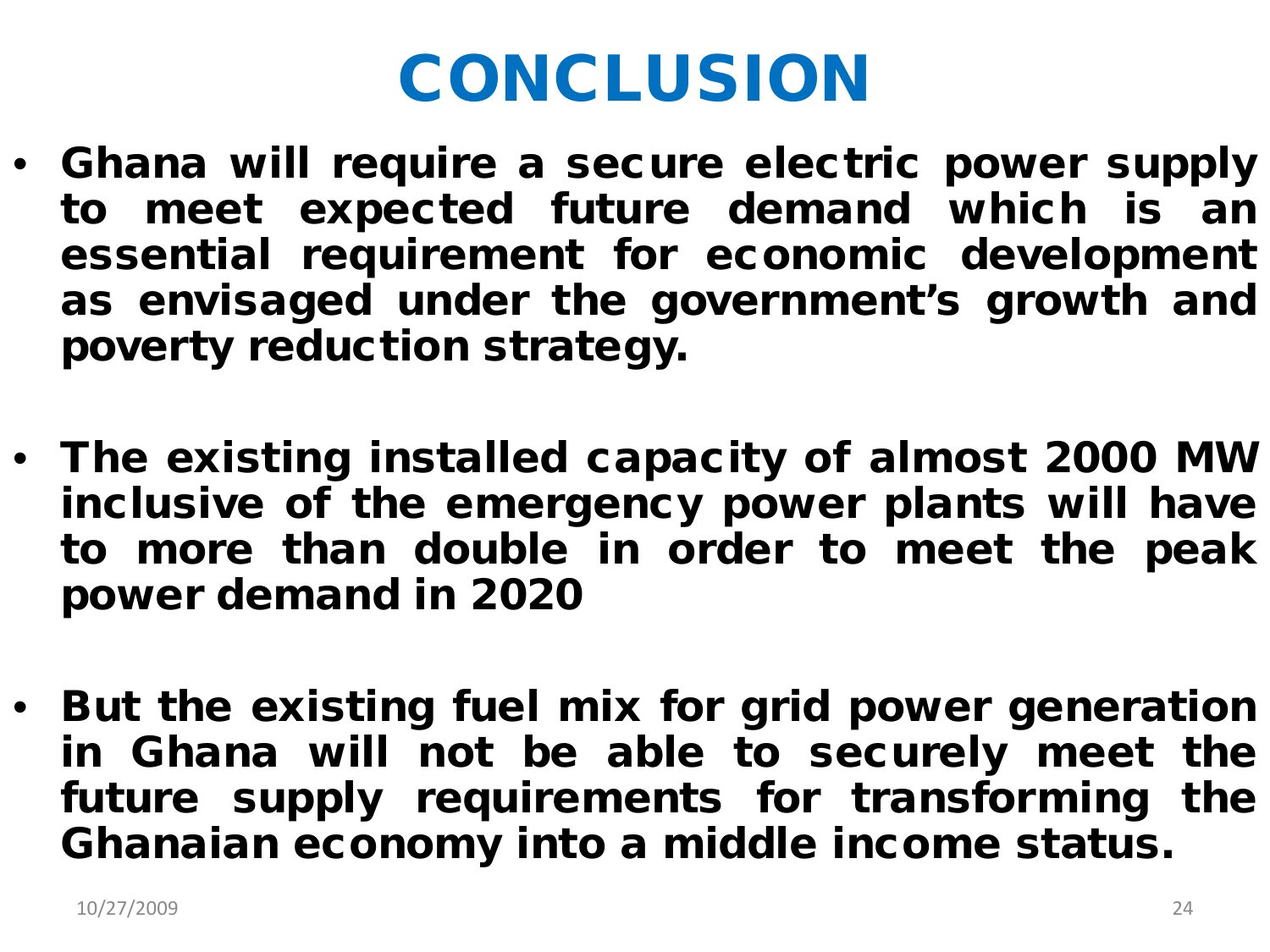- The only alternative to avert supply disruptions is to explore other energy sources such as nuclear energy for electricity generation.
- Nuclear energy is a mature technology which is expected to play an expanded role in meeting the growing demand for electricity in a safe and secure manner without contributing to global warming.
- Water cooled reactors will be ideal for Ghana due to its vast water resources
- Ghana has to accelerate its infrastructure development if the 2018 target set for the inclusion of nuclear power in its energy mix is to be met.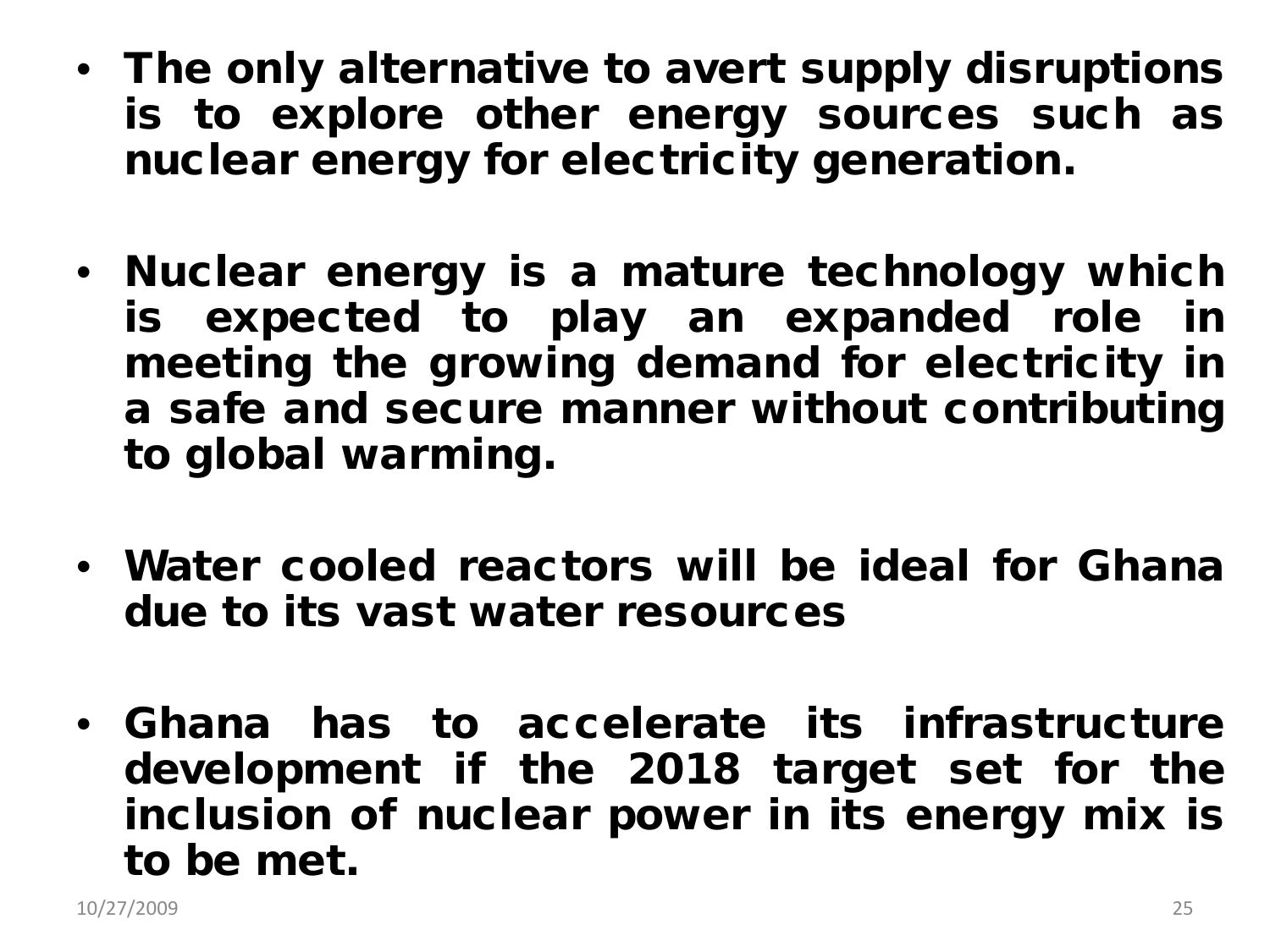#### *ACKNOWLEDGEMENT*

• *I wish to express my sincere gratitude to the IAEA for accepting our paper for presentation at this high level conference and the offer of financial assistance.*